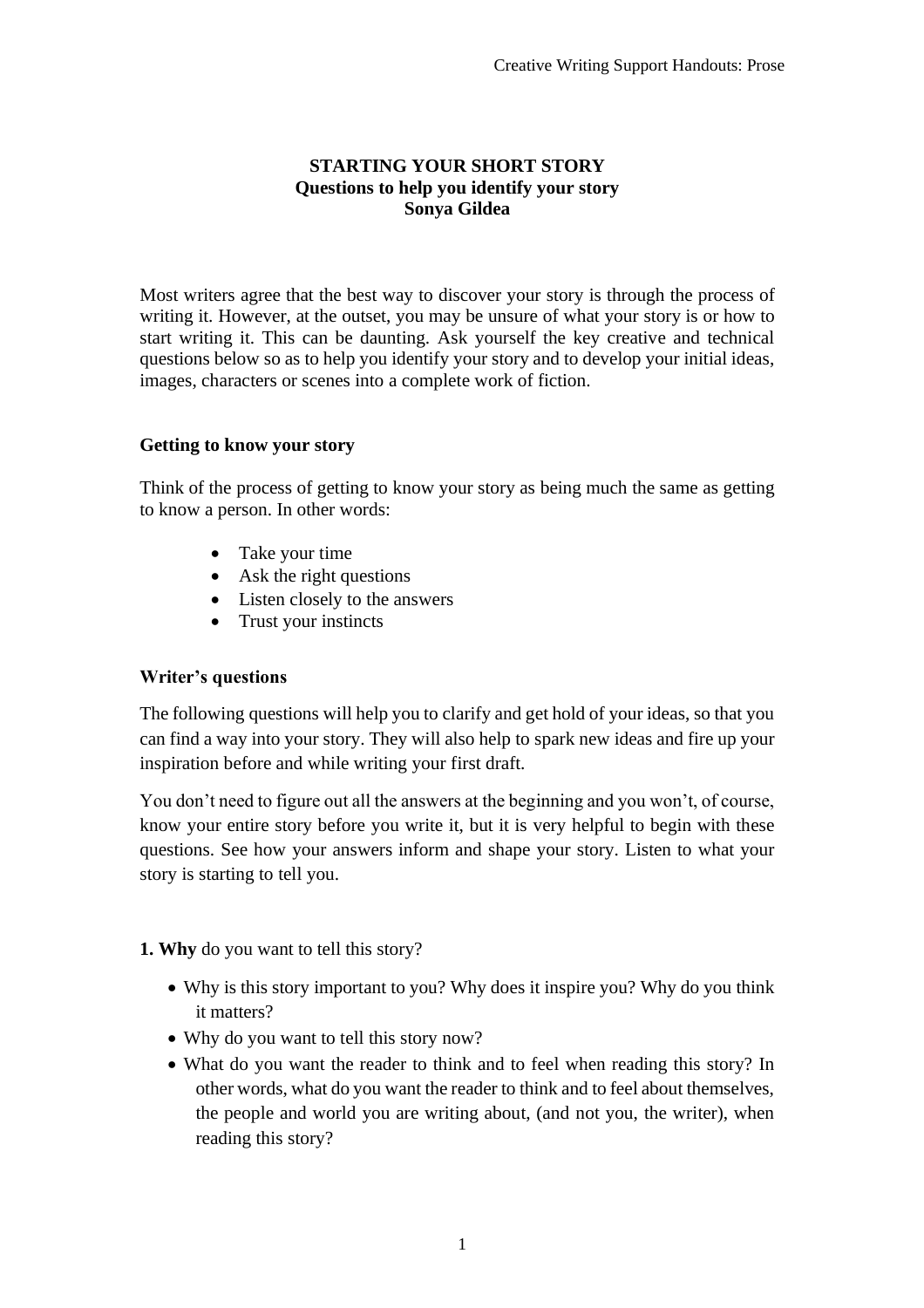## **2. What** is your story about?

• If you were to describe your story to a good friend in two or three sentences, what would you say it is about?

Write this down in clear, simple language. This will give you a nutshell summary of your story and hopefully an indication of what its main theme is. Give your summary some thought. Perhaps try it out on a trusted friend and listen to their response.

- What two or three changes might make your story stronger? Write these changes down in clear, simple language. Give them some thought.
- Ask yourself again, what do you think your story is about?
- **3. Who** is your story about?

No matter what kind of story you are writing, the people in your stories are very often the most important element.

- Who do you think the main character in your story is? Try to describe them as if you are describing a friend to someone who hasn't met them. Include two striking qualities and something unforgettable.
- Why is this person the main character? Why is the story about them? Why are they interesting to you as a writer?
- Are you telling the story from their point of view? Or perhaps you are telling the story about them?

As you continue to identify your story and the people in it, be open to the possibility that this character might have been leading you toward the person the story is actually about.

- 4. **What** happens in your story?
	- What series of events take place in the story?
	- What happens to your characters and how might they respond to what happens?
	- How does one event or character response lead to another event or response?

As you know, what happens in a story can, in simple terms, be considered the plot. Many writers do not have a plot clearly in place when they set out. They rely, instead, on the plot becoming clear while they are writing. Sometimes the plot becomes apparent only after they have completed the first draft. Still, it's a great idea to drop these questions into the landscape of your story early on. Return to them while you write and as you begin to identify what your story is.